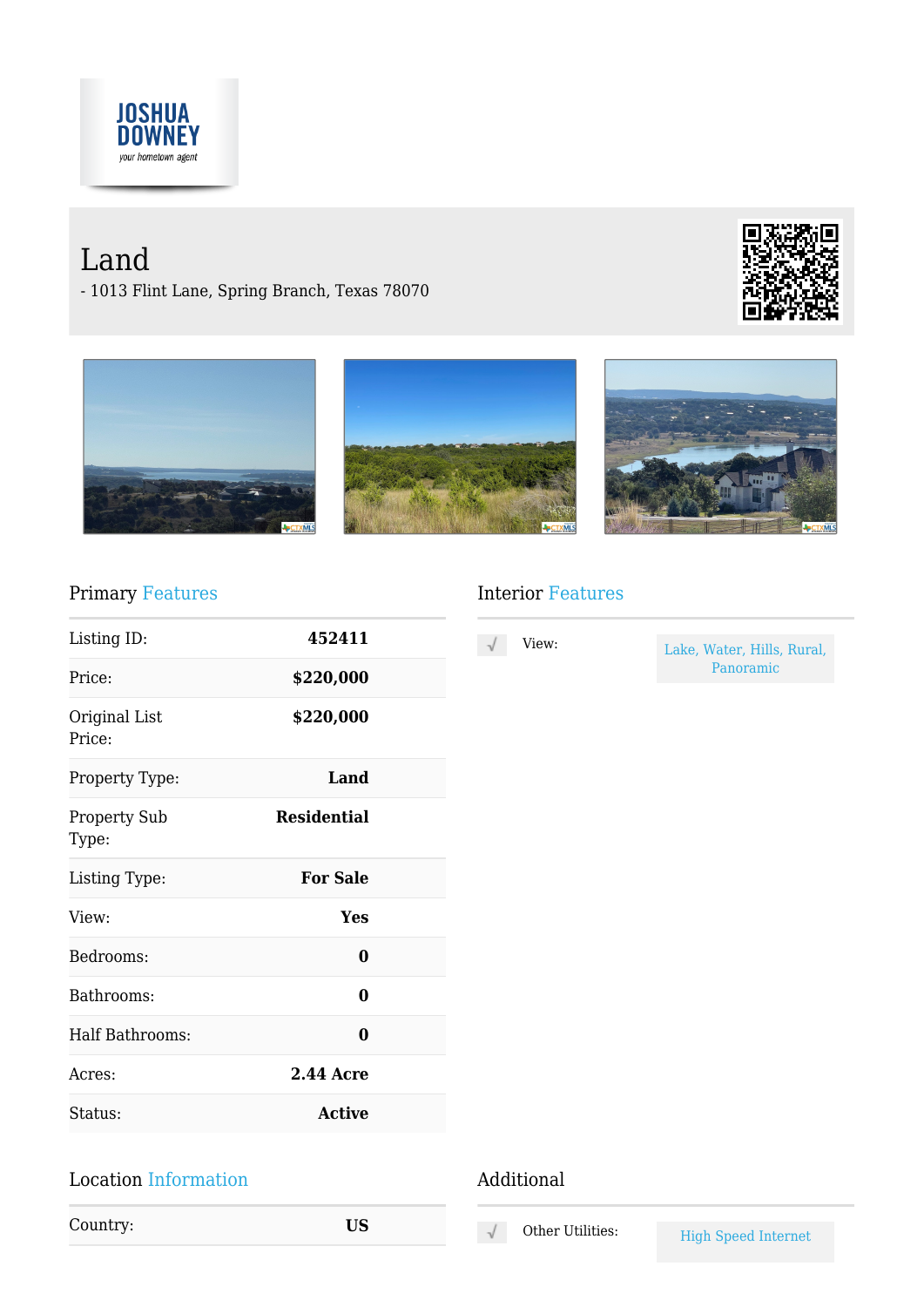| State:                | TХ                   |
|-----------------------|----------------------|
| County:               | Comal                |
| City:                 | <b>Spring Branch</b> |
| Subdivision:          | <b>Mystic Shores</b> |
| Zipcode:              | 78070                |
| <b>Street Suffix:</b> | Lane                 |
| Parcel Number:        | 121590               |

#### External Features

| Lot Dimensions:              | 130x820                                                                                                                                               |  |
|------------------------------|-------------------------------------------------------------------------------------------------------------------------------------------------------|--|
| Fencing:<br>√                | None                                                                                                                                                  |  |
| Waterfront:                  | No                                                                                                                                                    |  |
| List Office<br>Name:         | <b>Ewoldt Real Estate</b><br>Company                                                                                                                  |  |
| AssociationFee:              | \$0                                                                                                                                                   |  |
| AssociationFee:              | \$0                                                                                                                                                   |  |
| AssociationFeeF<br>requency: | \$0                                                                                                                                                   |  |
| AssociationFeeIn<br>cludes:  | \$0                                                                                                                                                   |  |
| AssociationFee:              | \$377                                                                                                                                                 |  |
| AssociationFeeF<br>requency: | \$0                                                                                                                                                   |  |
| CommunityFeature<br>S:       | Clubhouse, Trails/paths,<br>Playground, Park, Boat<br><b>Facilities</b> , Tennis<br>Court(s), Basketball<br>Court, Sport Court(s),<br><b>Barbecue</b> |  |
| TaxYear:                     |                                                                                                                                                       |  |
| UnitNumber:                  | 11                                                                                                                                                    |  |
| DaysOnMarket:                | 179                                                                                                                                                   |  |
| GarageYN:                    | N <sub>0</sub>                                                                                                                                        |  |
| GarageSpaces:                | $\bf{0}$                                                                                                                                              |  |
| LivingArea:                  | 0 Sqft                                                                                                                                                |  |

Available, Electricity Available, Cable Available, Underground Utilities, Fiber Optic Available